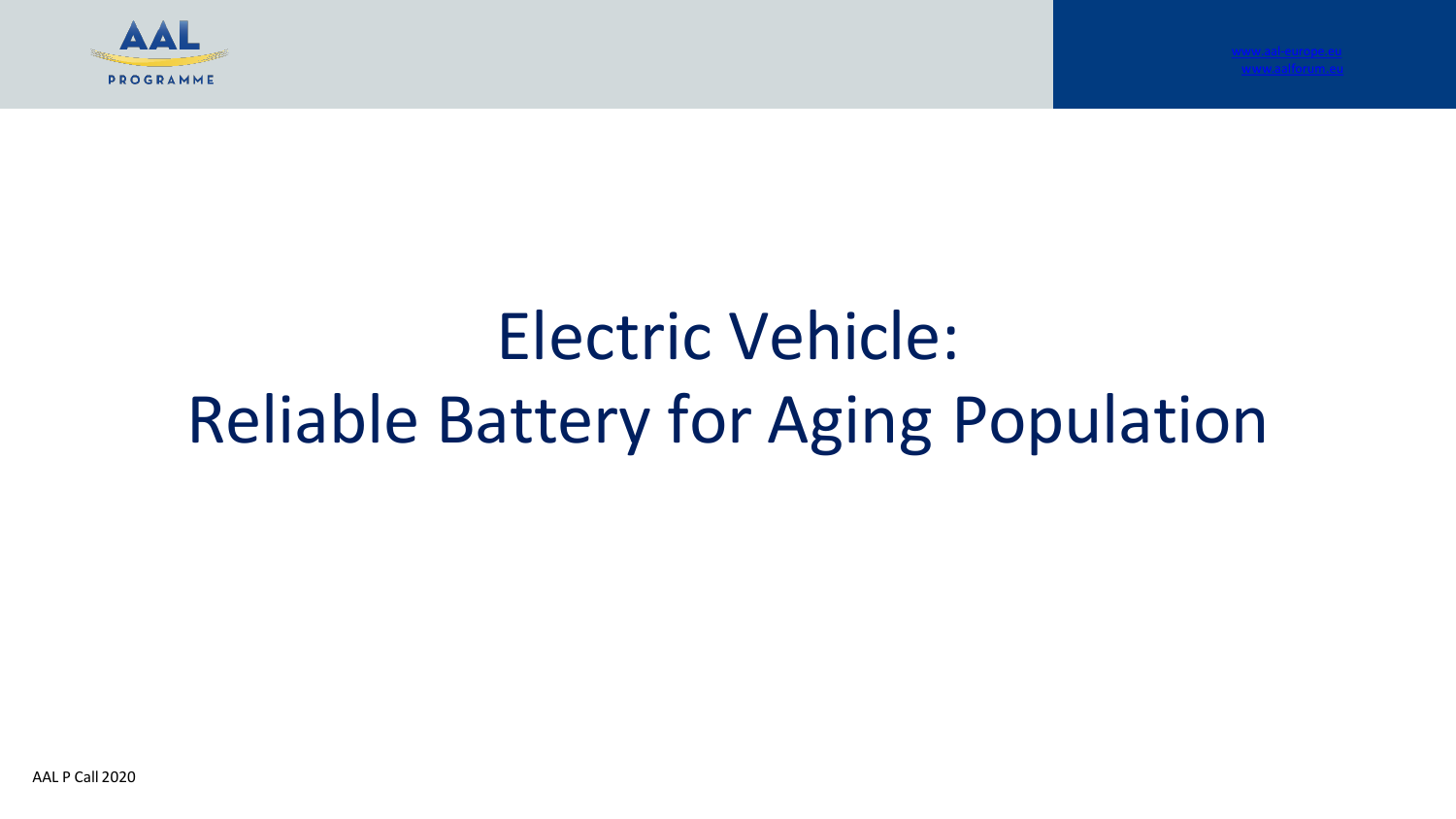

### Who WeAre

#### Zhang Buhl Management ApS



CEO, Co-Founder Na Jamie Zhang



CCO, Co-Founder **Lars Buhl** 

ZBM works as the Nordic representative of **GBA C.C. Chan** Academician Innovation Center (To be funded by major global VC/PE)









EV Project Advisor Post-PhD Derrick C.Q. Jiang



Academician C.C. Chan

CEO Professor Margret Yang

**GBACC Chan Academician Innovation Center** 

R&D Advisory Board Lead Dr. Zhong Tian (Honorary)

#### **Innovation Projects for Incubation**



AAL P Call 2020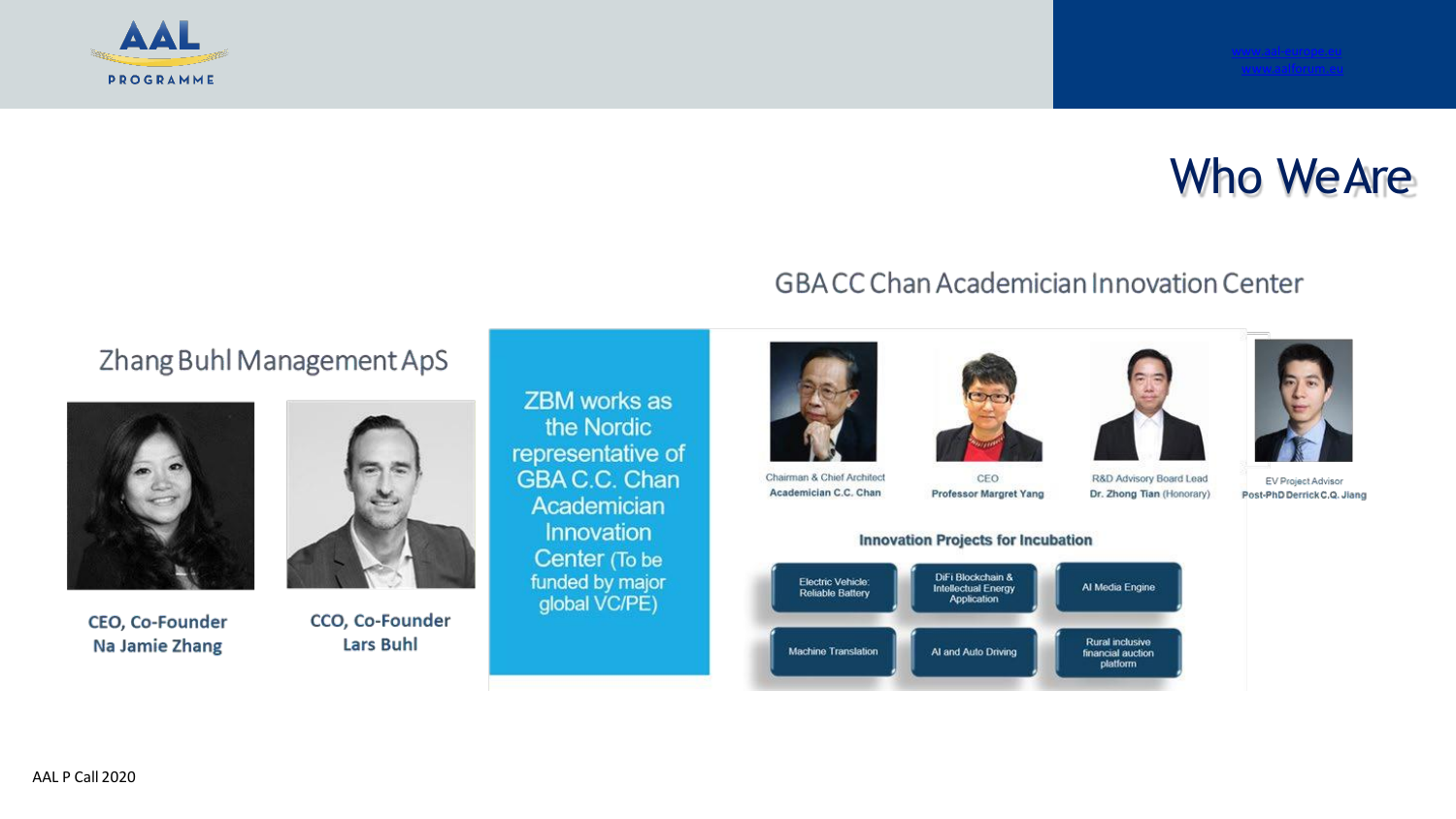





- **Project Title** Electric Vehicle (EV): Reliable Battery for Aging Population
- **Project Duration** 12-18 months
- **Project outline (max. 1 paragraph)**

Based on the findings from various researches, there is a specific preference among the elderly for electric mobility. And the older generations expect more reliability and stability from their vehicles.

The purpose of the project is to scope and define the solution of increasing reliability of EV in connection to intelligent energy supply and battery optimization with recycling design thinking, then to prototype based and test for a use case

It is planned for 2 phases: Phase 1 (6-8 months) – Solution white paper Phase 2 (6-10 months) – Prototyping and testing of the solution with a use case, i.e. nursing home etc.

#### • **Expected economic impact**

Upon the use case to be selected. However, Considering the expanding aging population globally today with a low EV ownership rate, the increased reliability of EV batteries may bring significant economic impact by better assisting the elderly mobility.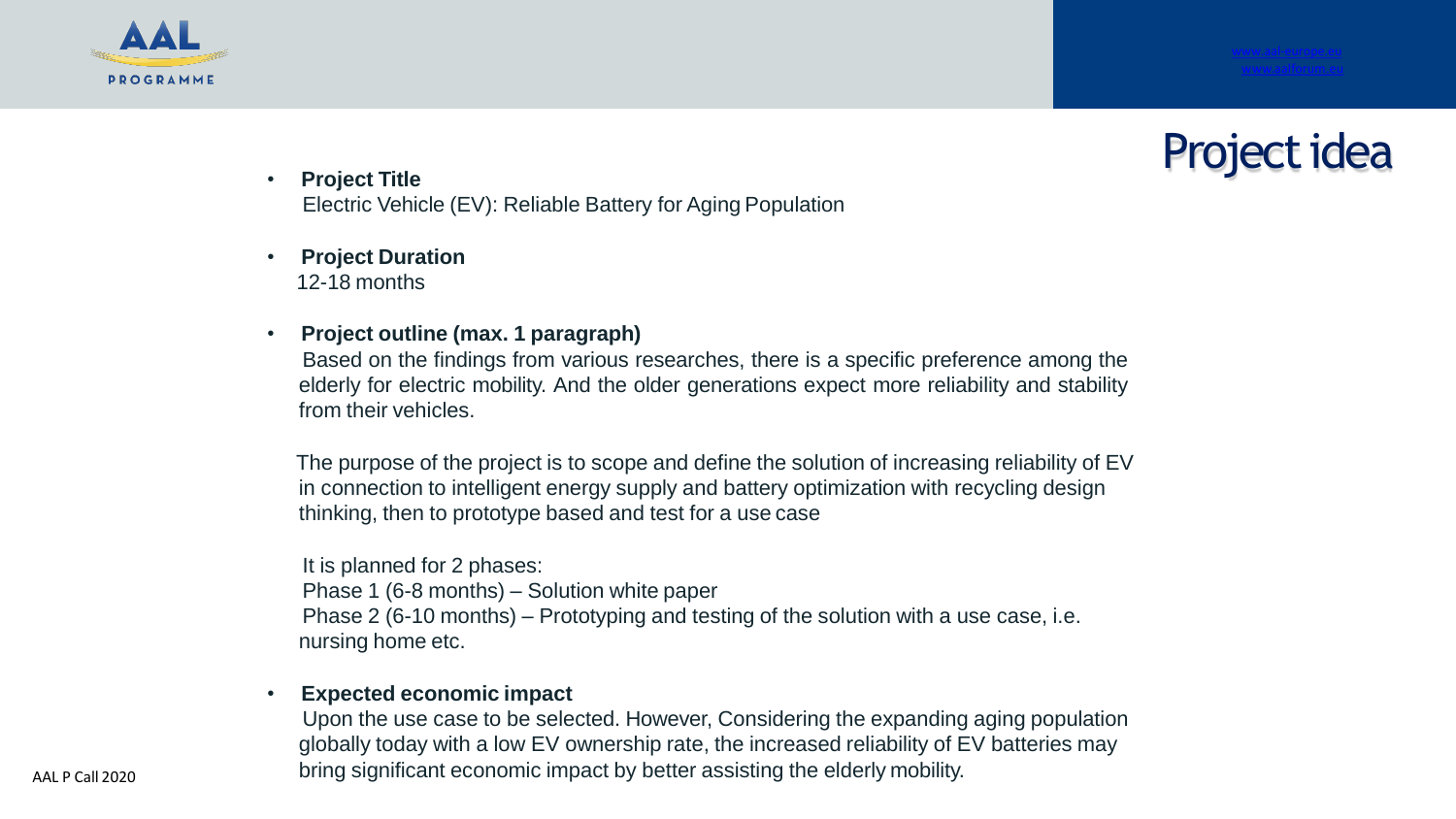



#### • **Type of partner sought**

Investor, Business, Non-Profit Organizations, End-users

#### • **Tasks & partner specific goals**

While we can handle the technological development side, the use case scenario and detailing the business requirements to be handled by the partner

#### • **Required experience/competences**

Insight to EV market and interest in growing the market, or experience with elderly needs and care

#### • **Resources**

Depends on collaboration model to be agreed